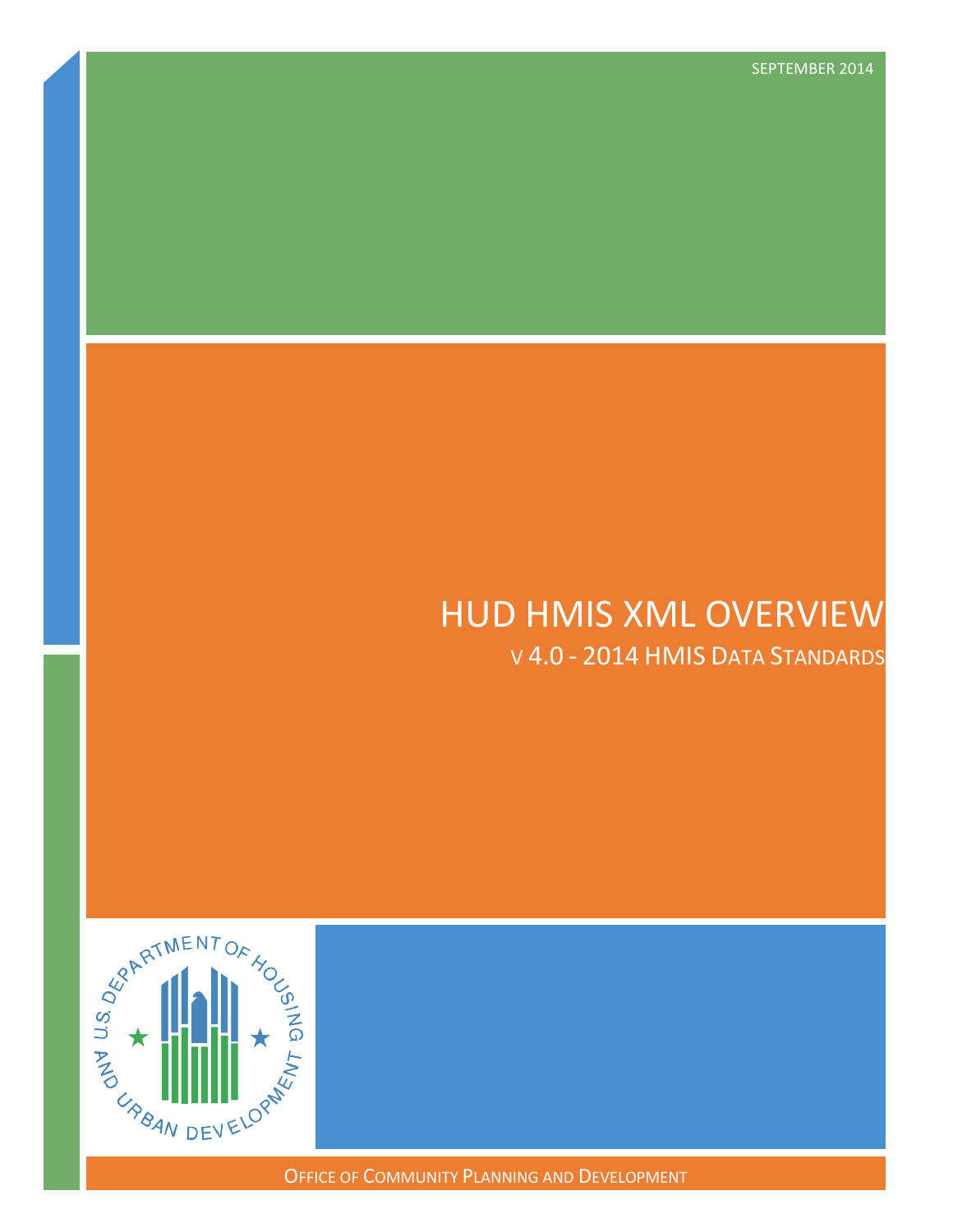# Contents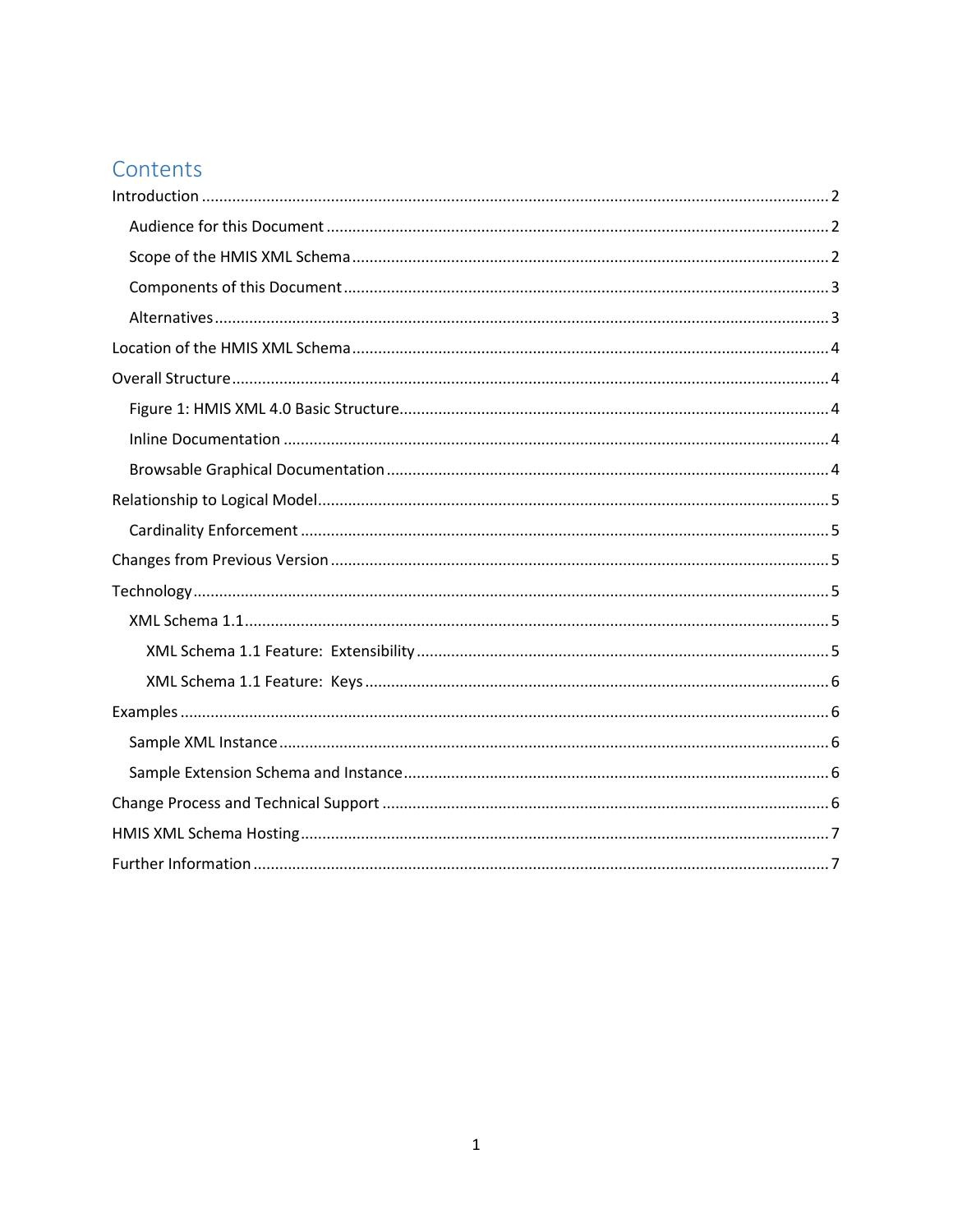# <span id="page-2-0"></span>Introduction

The 2014 HMIS Data Standards [\(HMIS Data Dictionary](https://www.hudexchange.info/resources/documents/HMIS-Data-Dictionary.pdf) and [HMIS Data Standards Manual\)](https://www.hudexchange.info/resources/documents/HMIS-Data-Standards-Manual.pdf), were released jointly by the Department of Housing and Urban Development (HUD), the Department of Health and Human Services (HHS), and the Department of Veterans Affairs (VA) on May 1, 2014. The data elements defined by the 2014 Standards must be implemented by HMIS software providers and HMIS administrators by October 1, 2014.

The HUD HMIS eXtensible Markup Language (XML) Schema, version 4.0 is one format for transferring HMIS data collected under the 2014 HMIS Data Standards between systems. The main benefit of XML as a data exchange format is that systems sending and receiving data can independently and automatically validate data against the requirements defined in the XML schema. Another benefit of XML is that the schema can be extended to include additional custom data and validation without losing the ability to check the generated data for accuracy against this core HMIS XML Schema. This XML format can be used for data migrations between systems, or the data types defined within it could be individually referenced in custom (not officially HUD specified) web API methods.

The data elements that make up HMIS XML 4.0 are defined in the HMIS Data Dictionary and HMIS Data Standards Manual; relationships between the data elements defined in the Dictionary and Manual are further specified in the [2014 HMIS Logical Model.](http://www.hudhdx.info/Resources/Vendors/4_0/HMIS_Logical_Model.pdf)

HUD resources specifically related to HMIS data exchange are available on the [HMIS Data Exchange](http://www.hudhdx.info/VendorResources.aspx)  [Resources](http://www.hudhdx.info/VendorResources.aspx) page of HUD's Homelessness Data Exchange (HDX) website.

### <span id="page-2-1"></span>Audience for this Document

This technical document is intended for developers and project managers implementing software systems that need to transmit HUD HMIS project and client information over a network. Readers new to XML should first familiarize themselves with XML technology in general and the [Technology](#page-5-3) section of this document before examining the [XML schema.](http://www.hudhdx.info/Resources/Vendors/4_0/HUD_HMIS.xsd)

### <span id="page-2-2"></span>Scope of the HMIS XML Schema

The scope of HMIS XML 4.0 is generally limited to information needed to facilitate data exchange and data elements defined by and collected in a manner consistent with the 2014 HMIS Data Standards.

In developing HMIS XML 4.0, HUD's priorities for data exchange include transmission of data sets for reporting, periodic bulk data uploads from a partner agency to an HMIS or data warehouse, and HMIS system migration. Consistent with these priorities, this schema requires complete data sets for each grouping of data (groups like Inventory, Project, Client, etc.). For example, the Funder class includes data required by data element 2.6 (Federal Partner Funding Sources). With the exception of *Grant Identifier,* all of the fields in data element 2.6 are required; as a result, HMIS XML 4.0 requires that if a Funder element is present, it must include all required fields.

In previous versions of the HMIS XML Schema (v3.1 and prior), most data elements were optional and the structure was more flexible. While this facilitated the use of the same schema in a wide variety of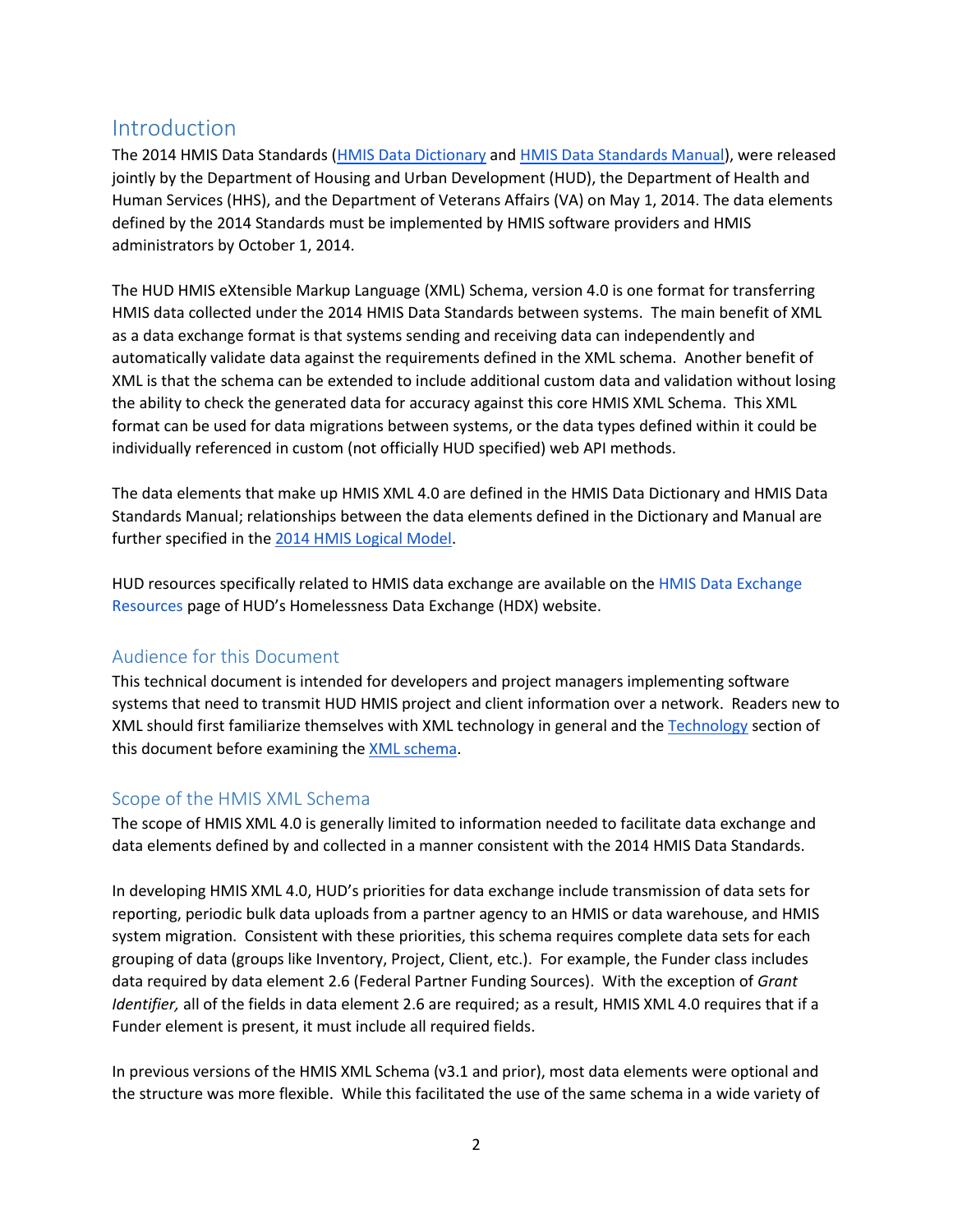use cases, it also resulted in inconsistencies between systems and some misunderstandings about the intent of the HMIS Data Standards, both of which complicated data exchange. HUD recognizes that there are a variety of circumstances in which an alternate data exchange schema or format may be beneficial; technical assistance may be available.

Specific requirements related to the functionality of HMIS applications in general and export and import processes in particular will be established by HUD in the forthcoming HMIS Software and Data Quality Standards and may result in revisions to the HMIS XML 4.0 schema and associated documentation.

## <span id="page-3-0"></span>Components of this Document

This document has multiple parts, each is available in two places: th[e HUD HDX link](http://www.hudhdx.info/VendorResources.aspx) above, and a [development website,](https://github.com/hmis-interop/xml) where new versions are discussed and all changes are stored.

- This document includes:
	- A rationale for the schema, including an overview of the process in which it was developed and an explanation of the model.
	- A description of the steps involved beyond creation of a data standard, including development of communication protocols and documentation of responsibilities.
	- A brief discussion of the future path of HMIS XSD development.
- An XML Schema Definition (XSD) document: [HMIS XSD v4.0](http://www.hudhdx.info/Resources/Vendors/4_0/HUD_HMIS.xsd) contains inline documentation which correlates each schema element to an item in the HMIS Data Dictionary and Data Manual. Searching the HMIS XML Schema for the corresponding HMIS Data Dictionary data element numeral provides a cross-walk between technical schema and the HMIS Data Standards.
- A [sample, valid XML i](http://www.hudhdx.info/Resources/Vendors/4_0/HUD_HMIS_Instance.xml)nstance with fictitious data.
- A [sample extension schema](http://www.hudhdx.info/Resources/Vendors/4_0/HUD_HMIS_Example_Extension.xsd) of the HMIS XSD 4.0, illustrating how to add an additional data element.
- A [sample, valid XML instance document](http://www.hudhdx.info/Resources/Vendors/4_0/HUD_HMIS_Example_Extension_Instance.xml) for the extended schema.
- Online, browsable[, graphical documentation](http://www.hudhdx.info/Resources/Vendors/4_0/docs/HUD_HMIS_XSD.html) for version 4.0

### <span id="page-3-1"></span>**Alternatives**

HMIS implementations seeking an alternative format for HMIS client data transmission should see the HUD HMIS Comma-Separated Values (CSV) Format, version 4.0. Both the HMIS XML and HMIS CSV formats are based on the same logical model and are semantically and logically compatible, although the HMIS CSV is somewhat less granular than the HMIS XML, which resulted in some slight differences in field/element names.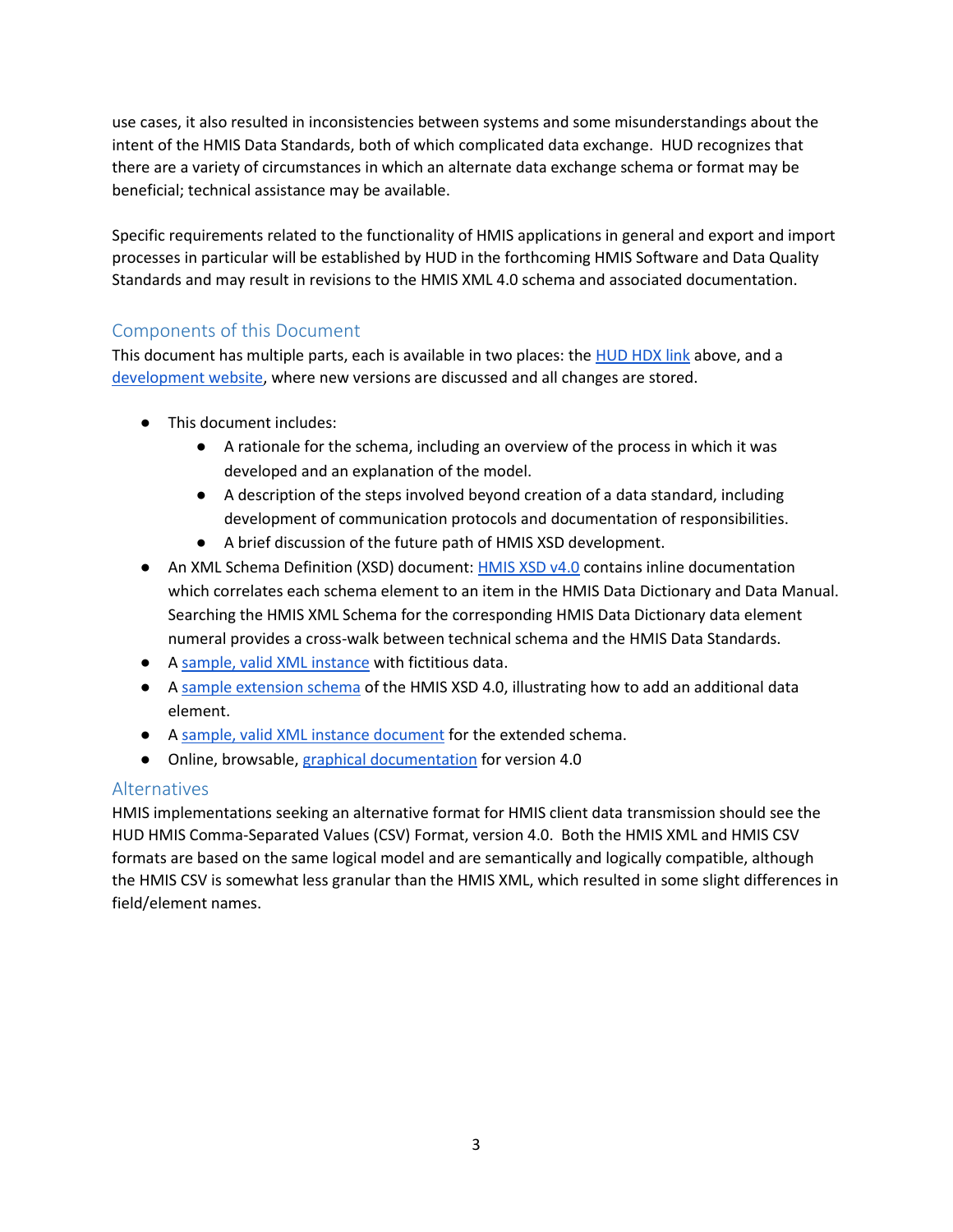# <span id="page-4-0"></span>Location of the HMIS XML Schema

The HMIS XML 4.0 and previous major releases are hosted at <http://www.hudhdx.info/VendorResources.aspx>

# <span id="page-4-1"></span>Overall Structure

The HMIS XML 4.0 structure is intended to be completely compliant with its parent specification, the HUD HMIS Logical Model, and with its other similarly purposed product, the HUD HMIS CSV 4.0. To keep it simple, the XML has a flat, single file structure. Almost all the data types are one level below the Export data element and key references enforce relationships between types. This allows the system serializing the XML to not be constrained by having to be in the correct context to add elements. Elements can be added in any order within the "Export" element.



# <span id="page-4-2"></span>Figure 1: HMIS XML 4.0 Basic Structure

#### <span id="page-4-3"></span>Inline Documentation

The HMIS Data Dictionary and Data Manual data element reference is listed within each HMIS XML data element, whenever available. Some data elements, such as Export, do not reference a data element in the Dictionary/Manual, since they only serve a functional purpose for data transfer.



### <span id="page-4-4"></span>Browsable Graphical Documentation

*A browsable list of all the data element in the HMIS XML Schema is [available.](http://www.hudhdx.info/Resources/Vendors/4_0/docs/HUD_HMIS_XSD.html) The definitions for each data element are available in the browsable documentation as well.*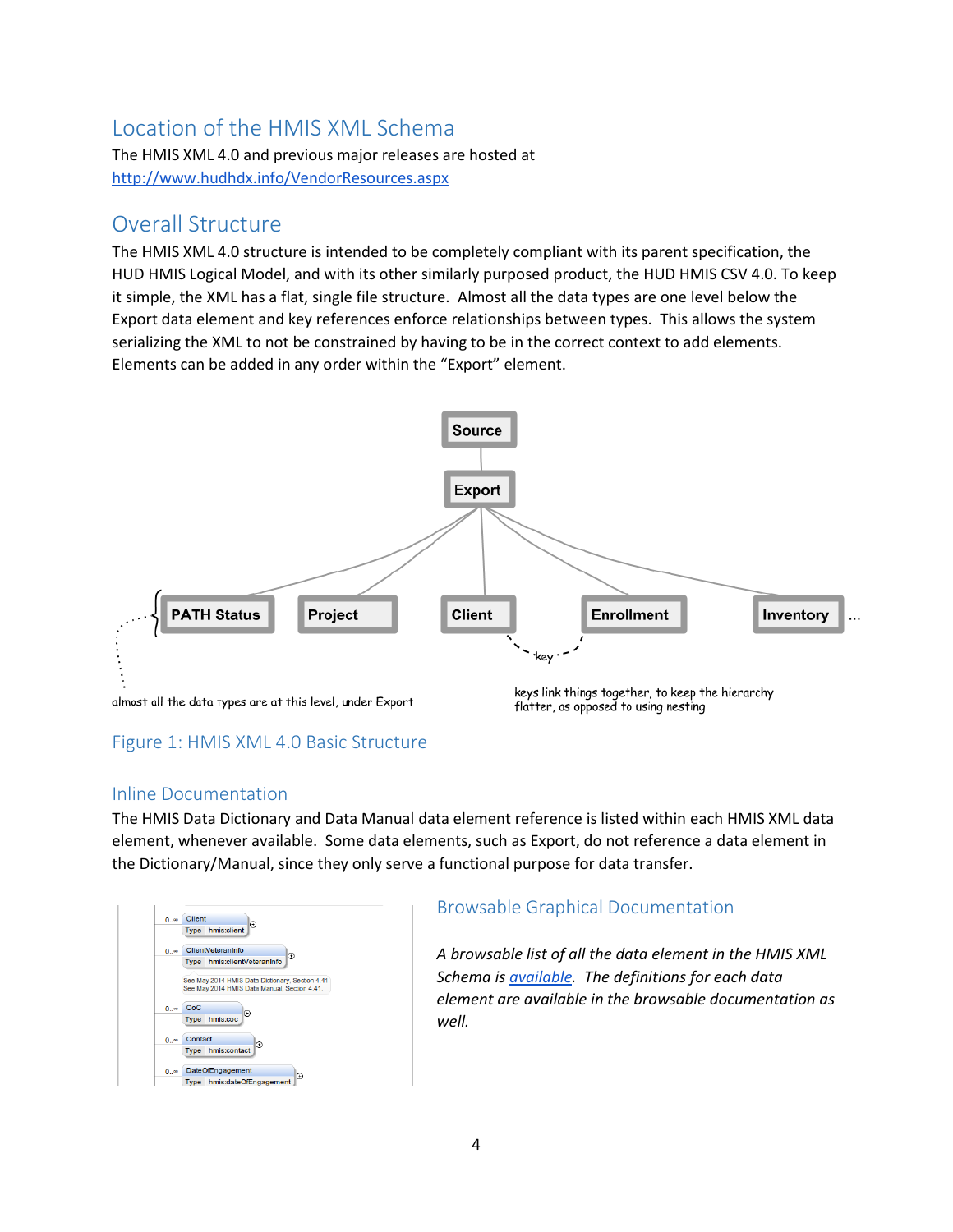# <span id="page-5-0"></span>Relationship to Logical Model

The HMIS XML Schema version 4.0 complies wit[h Logical Model.](http://www.hudhdx.info/Resources/Vendors/4_0/HMIS_Logical_Model.png) The various relationship lines within the Logical Model are enforced by requiring matching IDs/Keys (see the section on [Keys\)](#page-6-0) between the two data types (like ProjectCoC to Inventory, or Exit to Enrollment) joined by a line in the Logical Model.

## <span id="page-5-1"></span>Cardinality Enforcement

The Logical Model is also very specific about cardinalities (like "many-to-many" and "zero to one") between the related data types. HMIS XML Schema strictly enforces cardinality by means of XPath 2.0 assertions<sup>1</sup>; a new feature of XML Schema 1.1. If the Logical Model requires "zero to one" of something (like Date of Engagements per Enrollment), the HMIS XML 4.0 will likewise require valid XML documents to declare the required zero or one occurrence.

# <span id="page-5-2"></span>Changes from Previous Version

- All data elements are updated from the 2010 to the 2014 HUD HMIS Data Standard elements
- AIRS namespace elements are dropped, so that the schema is purely defined by the scope of the 2014 HMIS Data Standards Manual and HMIS Data Dictionary
- Line-by-line comparison of version 3.1 to version 4.0.0-rc.1: [https://github.com/hmis](https://github.com/hmis-interop/xml/compare/v3.1...v4.0.0-rc.1)[interop/xml/compare/v3.1...v4.0.0-rc.1](https://github.com/hmis-interop/xml/compare/v3.1...v4.0.0-rc.1)

# <span id="page-5-3"></span>**Technology**

## <span id="page-5-4"></span>XML Schema 1.1

[XML Schema version 1.1](http://www.w3.org/TR/xmlschema11-1/) is used by the HMIS XML 4.0. XML Schema 1.1 is a superset of XML Schema 1.0, which was used in previous versions of the HMIS XML format. XML Schema 1.1 is forwardcompatible with 1.0; it includes all features of 1.0 and adds additional features. Two of the additional features in version 1.1 are used by HMIS XML 4.0 and are discussed in detail below. All major XML parsers have been updated to support version Schema 1.1, which was released in 2007, resulting in XML Schema 1.1 now being a mature technology.

### <span id="page-5-5"></span>XML Schema 1.1 Feature: Extensibility

Flexible vendor extensions are much more easily accomplished with XML Schema 1.1, as opposed to the previous XML Schema 1.0. To extend the HMIS XML Schema 4.0 using this new feature, please read the [documentation](http://www.w3.org/TR/xmlschema-guide2versioning/#openContent) on *defaultOpenContent mode="interleave"* at the World Wide Web Consortium (W3C) website. This new feature permits is implemented in HMIS XML, allowing the addition of new data elements anywhere in the HMIS XML Schema, and the original parts still can be found and validated. The newly added extensions which a software provider might add should be validated by a second XML Schema. The second XML Schema can be defined elsewhere, and both the HMIS Schema and the new extension schema can function in concert to validate the extended XML documents. The extended schema will still validate against the official HUD HMIS XML 4.0, but it will not invalidate the custom elements added.

 $\overline{\phantom{a}}$ 

<sup>1</sup> <http://www.w3.org/TR/xmlschema11-1/#cAssertions>

<sup>1</sup>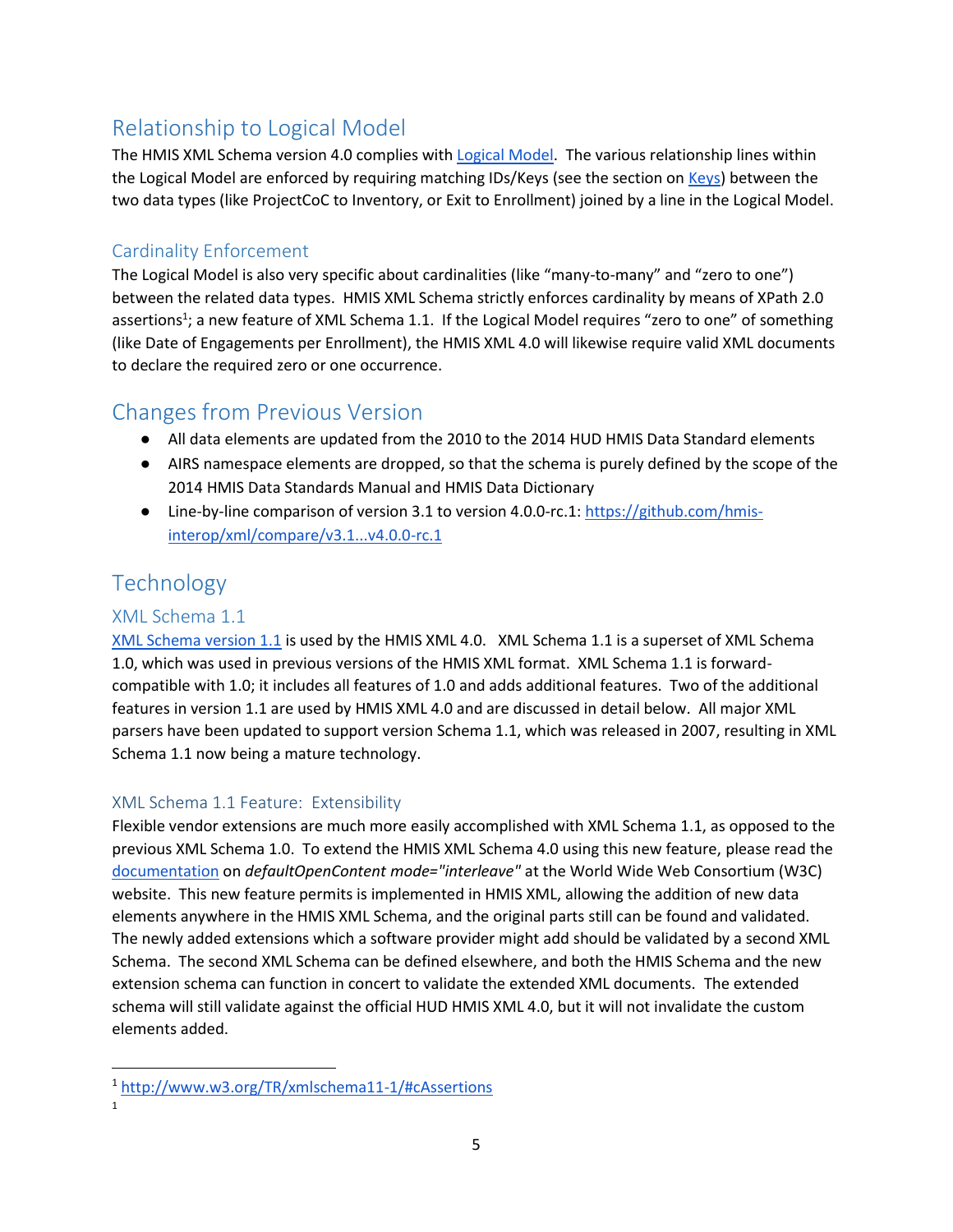Currently, HUD is not publishing any official extensions, but parties engaged in data integration may negotiate the use of a schema to extend the HMIS XML Schema for the addition of new data types, attributes, and elements.

Previous versions of the HMIS XML included the ability to transmit and identify hashed values; because hashing is an implementation-dependent feature, it is not included in HMIS XML 4.0. One potential extension to HMIS XML4.0 might include the addition of a "hashValue" attribute for schema elements that include personally identifying information. The "hashValue" attribute would contain the hash value, and the element it applies to could have an overridden, fictitious value that still validates (see [sample XML extension instance\)](http://www.hudhdx.info/Resources/Vendors/4_0/HUD_HMIS_Example_Extension_Instance.xml). The sample extension enforces the requirement that DateOfBirth must be a date (albeit a fictitious one), and also transmits the hashing in the "hashValue" attribute. This model also makes it simple to extend the hashValue attribute to other elements to which it did not previously apply (e.g., address data).<sup>2</sup> The [sample extension schema](http://www.hudhdx.info/Resources/Vendors/4_0/HUD_HMIS_Example_Extension.xsd) implements this hashing model on a Client record.

#### <span id="page-6-0"></span>XML Schema 1.1 Feature: Keys

The HMIS XML schema uses keys and references to those keys ("keyrefs") to create the relationships defined in the HMIS Logical Model. The keys are enforced, so that if an enrollment in the XML references a project ID which isn't defined somewhere else in the XML, it will raise a validation error, which enforces complete, self-referential data sets. Keys also enable the flattened structure of the schema. One significant advantage of a flattened schema is that data elements are not repeated within deeply nested structures. Keys also makes programming simpler, since there are not so many nested logic structures to handle. The flattened structure is also more flexible, since not every related data element has to be mentioned within the same tree branch of the XML.

## <span id="page-6-1"></span>Examples

 $\overline{\phantom{a}}$ 

#### <span id="page-6-2"></span>Sample XML Instance

A fairly exhaustive sample HMIS XML 4.0 instance is available for download on th[e HMIS Data Exchange](http://www.hudhdx.info/VendorResources.aspx)  [Resources](http://www.hudhdx.info/VendorResources.aspx) page of the HDX. The intent of the sample instance is to provide examples of valid XML for a broad range of elements included in HMIS XML 4.0. As a result, while all data are valid under the HMIS XML 4.0 Schema, they are not necessarily consistent with expected data collection for a real project. For example, the two projects included are both defined as HOPWA-funded permanent housing projects, but the sample instance includes data specific to other funding sources and project types.

#### <span id="page-6-3"></span>Sample Extension Schema and Instance

Links to a sample extension to the HMIS XML 4.0 Schema and a sample instance of the extension are available for download on the [HMIS Data Exchange Resources](http://www.hudhdx.info/VendorResources.aspx) page of the HDX.

## <span id="page-6-4"></span>Change Process and Technical Support

To request changes to the HUD HMIS XML Schema, there are multiple ways to register requests.

<sup>2</sup> https://github.com/hmis-interop/xml/issues/27